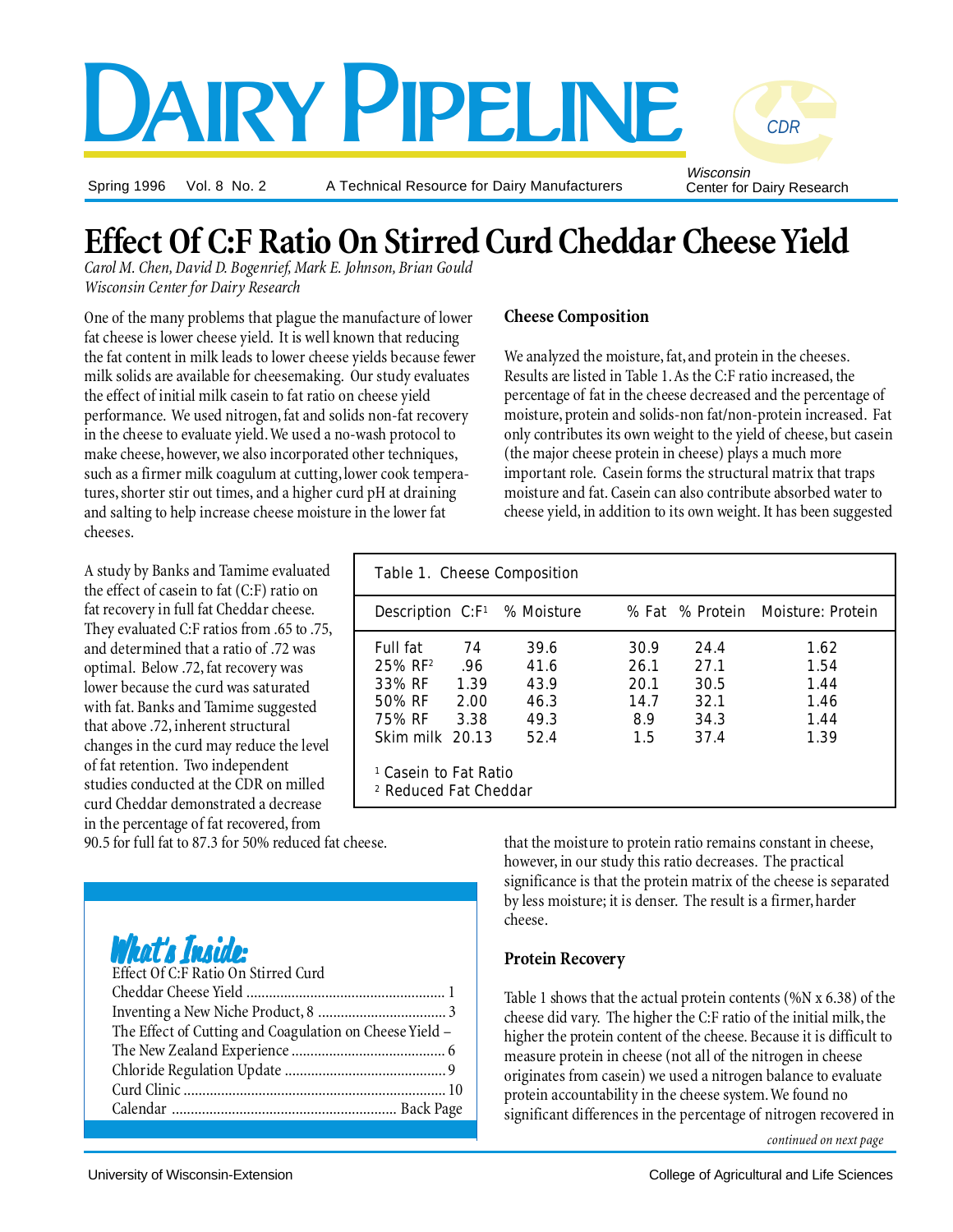#### UW Dairy Pipeline, spring 1996

the cheese, whey and total system. The percentage of nitrogen recovered in the cheese for the six different C:F ratios ranged from 72.9 to 73.8%, which falls slightly below the typical range of 74 - 77% (includes casein and entrapped whey proteins). It is unusual to see differences in protein recovery, unless there are extreme differences in milk composition or abnormal milk processing conditions.

#### **Fat recovery**

Variations in the percentage of fat recovered in the total system, cheese, and whey were significantly different among the six different C:F ratios (Table 2). Notice that the total percentage of fat recovered for the skim milk cheeses was 111.8%. This is because skim milk cheeses contain very little fat in the system, so any errors in sampling or analytical testing are misleadingly amplified. For example, in full fat Cheddar cheese, 98.8% of the fat was recovered or 3 oz of fat in the fat balance were missing. For the skim milk cheese 111.8% of the fat was recovered, or an extra 0.5 oz of fat is in this system. The fat balance clearly shows the trend of a lower percentage of fat recovered in the cheese and a higher percentage of fat recovered in the whey as the C:F ratio of the initial milk increases. Scanning electron microscopy showed that lower fat cheeses have a denser protein matrix, fewer fat globules, and the existing fat globules are smaller in size. Smaller fat globules in the cheese matrix can be shed more readily from the curd during manufacture. In this cheesemaking trial, the different initial milk fat levels were achieved by blending whole and skim milk. Preparing milk this way produces a wide distribution of fat globule sizes, while skimming removes the largest fat globules.

| Table 2. Percentage of fat recovery in cheese and       |  |
|---------------------------------------------------------|--|
| whey for 6 different fat levels of stirred curd cheese. |  |

| Fat level                                                            | Cheese                                                                                                                         | Whey                                                                                    | Total                                                                                                                             |
|----------------------------------------------------------------------|--------------------------------------------------------------------------------------------------------------------------------|-----------------------------------------------------------------------------------------|-----------------------------------------------------------------------------------------------------------------------------------|
| <b>Full fat</b><br>25% RF<br>33% RF<br>50% RF<br>75% RF<br>Skim milk | 89.55 <sup>a</sup><br>87.68 <sup>a</sup><br>$87.45^{\rm a}$<br>86.00 <sup>ab</sup><br>81.87 <sup>b</sup><br>65.78 <sup>b</sup> | 9.28 <sup>d</sup><br>10.65cd<br>11.79cd<br>$13.81^{bc}$<br>17.03 <sup>b</sup><br>46.04a | 98.82 <sup>b</sup><br>98.33 <sup>b</sup><br>99.23 <sup>b</sup><br>99.81 <sup>b</sup><br>98.90 <sup>b</sup><br>111.82 <sup>a</sup> |
| p-value                                                              | 0.0001                                                                                                                         | 0.0001                                                                                  | 0.008                                                                                                                             |

*abcd Letters in the same column that are different indicate a signficant difference.*

#### **Solids-non-fat factor, R value**

You can calculate the solids-non-fat of cheese, or R value, from the Van Slyke cheese yield equation and the Fat in the Dry Matter (FDM) yield equation. The R value represents water soluble components, including salts, organic acids (lactic acid, citric acid), sugars (lactose, glucose, galactose), minerals, whey proteins and casein hydrolysis products. Noted previously in Table 1, as the C:F ratio increased, the moisture content of the cheese increased and the R increased. The increase in cheese moisture allows for more soluble components, such as salt (NaCl), lactose and lactic acid. The ratio of soluble components (salt, lactose, lactic acid) to cheese moisture remains constant for the six C:F ratios.

*next page*

### **Pricing your lower fat cheese**

*Reducing the fat content of milk leads to lower cheese yield. How much more should you charge for lower fat Cheddar cheese? The following table uses the component recovery system from this study to determine price. We started with 100 lbs. of whole milk (3.7% milkfat, 3.2% protein), skimmed it, made butter, cheese, and whey powder.*

|                 | <b>Grade A Butter</b><br>yield (lb) | value   | <b>Grade B Butter</b><br>yield (lb) | value              | Dried Whey Powder<br>yield (lb) | value   | yield (lb) | Cheese<br>value | \$/lb   |
|-----------------|-------------------------------------|---------|-------------------------------------|--------------------|---------------------------------|---------|------------|-----------------|---------|
| <b>Full Fat</b> | 0.42                                | \$0.266 | 0.34                                | \$0.196            | 6.39                            | \$1.279 | 9.74       | \$13.543        | \$1.390 |
| 25% RF          | 1.44                                | \$0.901 | 0.30                                | \$0.176            | 6.33                            | \$1.266 | 8.61       | \$12.941        | \$1.504 |
| 33% RF          | 2.45                                | \$1.533 | 0.24                                | \$0.137            | 6.26                            | \$1.252 | 7.60       | \$12.363        | \$1.626 |
| $150\%$ RF      | 3.12                                | \$1.957 | 0.20                                | S <sub>0.113</sub> | 6.20                            | \$1.241 | 7.03       | \$11.974        | \$1.703 |
| $175\%$ RF      | 3.75                                | \$2.347 | 0.14                                | \$0.081            | 6.15                            | \$1.230 | 6.56       | \$11.626        | \$1.773 |
| Skim            | 4.47                                | \$2.800 | 0.07                                | \$0.042            | 6.11                            | \$1.222 | 5.63       | \$11.220        | \$1.993 |

| Assumptions:                                                                    |           |  |  |  |  |  |
|---------------------------------------------------------------------------------|-----------|--|--|--|--|--|
| <b>Grade A Butter Price</b>                                                     | \$0.627   |  |  |  |  |  |
| <b>Grade B Butter Price</b>                                                     | \$0.577   |  |  |  |  |  |
| Dried Whey Powder Price                                                         | \$0.200   |  |  |  |  |  |
| <b>Full Fat Cheddar Price</b>                                                   | - S 1.390 |  |  |  |  |  |
| Starting with 100 lb of unstandardized whole milk (3.7 % milkfat, 3.2% protein) |           |  |  |  |  |  |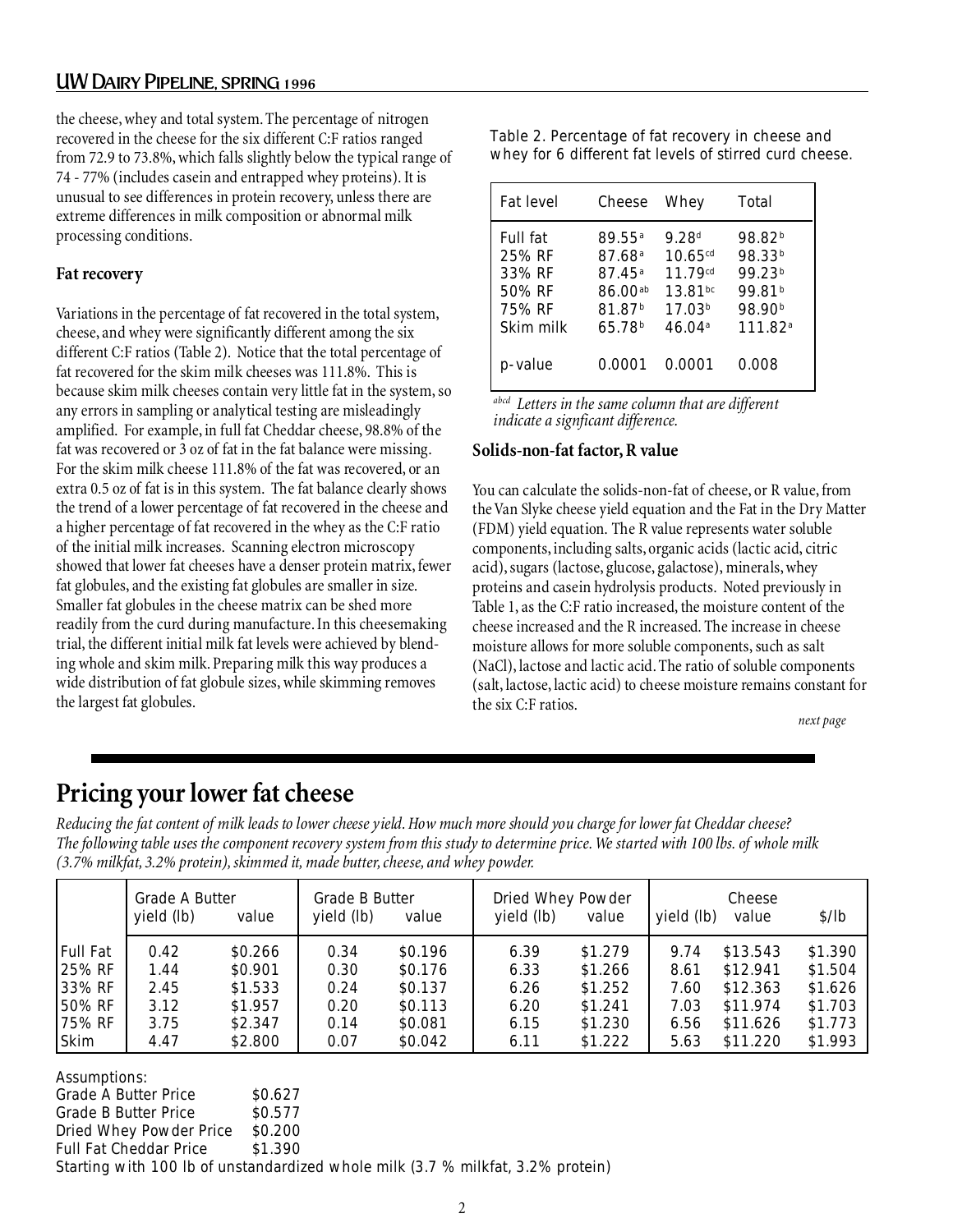#### *continued from page 2* **References**

As you increase the C:F ratio of cheesemaking milk, or reduce fat in the cheese, the percentage of nitrogen recovered remains constant , water soluble solids increase and and overall cheese yield decreases. If moisture increases, solids-non-fat increases also. It remains possible that higher fat losses were also due to the firmer coagulum at cutting.

Originally presented at the Wisconsin Cheese Industry Conference, March 23, 1995

CDR Banks, J. M. and A. Y. Tamime. 1987. Seasonal trends in the efficiency of recovery of milk fat and casein in cheese manufacturing. J. Soc. Dairy Technol. 40(3):64-66.

## **Inventing a New Niche Product, Part 8**

*Paul Scharfman, Specialty Cheese Company and Wisconsin Specialty Cheese Institute*

"Hey, this is terrific! Now we know what people want in a Cheddar cheese. Looks like we're going to need a bigger milk silo to handle the volume."

"Slow down, Jim" said Don, "We don't even know if we can make this stuff."

"What are you talking about, Don? All the concept says is that people want good, aged Cheddar. That'll be easy for us."

"I hope you're right," Don responded, "But maybe we'd better check with some consumers."

Jim and Don were discussing the Reenap Company's new product project. During the past year the company, a small manufacturer of common Cheddar cheese, started the process to develop a new product. Don, Jim, and the other employees started by forming a New Product Development team, then they assessed the capabilities of their company to be sure that any new products the Team developed could be made in their facility. They continued by researching the competitive products that were already in the marketplace, analyzing the needs of their customers and consumers, and brainstorming many possible new product ideas. Next, they used consumer feedback to develop "positioned" concept statements for the Team's favorite new product ideas, and they fielded a "concept test" to evaluate and improve their new product ideas.

They found this new product concept had the broadest appeal:

To people who love Cheddar cheese, new Reenap Real Aged Cheddar offers the taste of Cheddar the way it used to be because it is made in a small factory by cheesemakers who make the cheese the old fashioned way – using more flavor producing cheese cultures.

Now the team needed to know – how could they produce the product described by this concept?

#### **Develop product prototypes and test them with consumers**

Developing an appealing concept for a new product is an enormous step towards success. But, it is only a step. For a new product to succeed, it must fulfill the promise of its concept.

The Reenap Company had found an appealing concept. Could they find a single formulation of cheese that fulfilled that concept? Unfortunately, a product that one person describes as a wonderful "taste of Cheddar the way it used to be" can easily be perceived by another person as the "taste of Cheddar the way it shouldn't be."

"All right," said Jim, "Let's have some people taste our aged cheese and see what they say."

At that point Sara spoke up. "Who do you want to taste the cheese, Jim? I say we only ask those people who like the concept. Everyone else is unlikely to pick up a package of our new product, so we don't need to worry about their opinions."

"Good thinking, " said Don, "What if we offer those people some of the other aged Cheddar on the market, along with our current cheese? I'd like to know if someone else's cheese is better than ours at fulfilling the concept that we developed."

"You know," interrupted Jim, "I think we could learn a great deal from seeing how people rated our competition's aged Cheddar. I've always wondered why that salty Noftag brand sells so well and why that bitter tasting Nurchy brand is still on the shelf."

Don laughed at that. "You think Noftag is salty? I think its great. I can't figure out why some brands sell when they are white, others when they are off-white, and the rest when they're orange."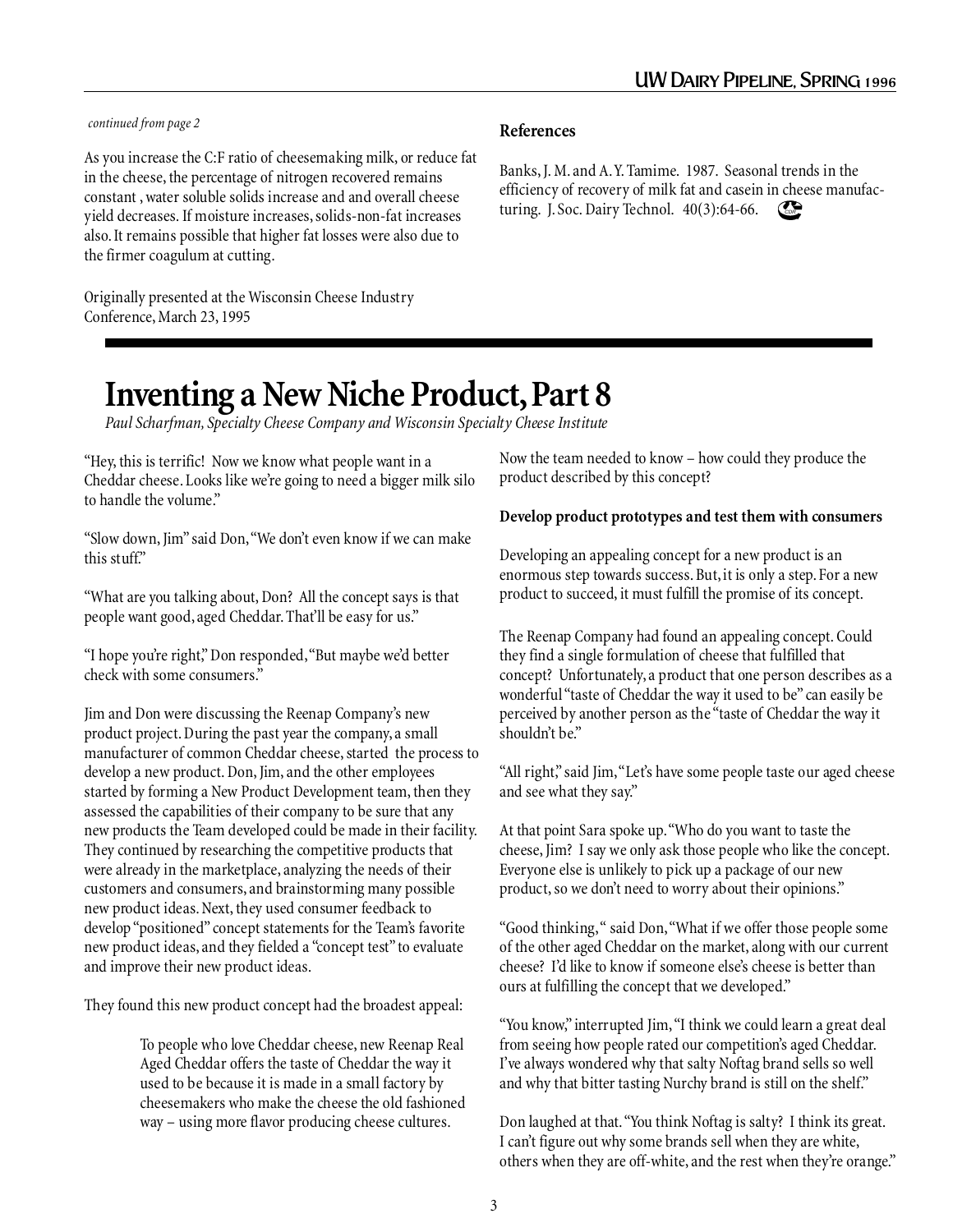#### UW Dairy Pipeline, spring 1996

Sara jumped in. "What we're really saying is that we need to test a wide range of cheese attributes in our potential market. Saltiness, acidity, color are only a few of the attributes. I bet there are lots more. Let's start by trying to figure out what consumers care about when they are choosing aged Cheddar."

#### **Which product attributes matter to consumers?**

The Team agreed. They asked 30 people to read their concept, thanking those who were not interested in the concept and continuing with the rest. The remaining 20 people were given three pieces of aged Cheddar from three different companies. Each person was asked to rate the three pieces of cheese for overall appeal and taste appeal on a 1 to 10 scale. Then the Team asked the tasters to rate each piece of cheese on attributes they listed. In addition, the consumers were encouraged to add attributes of the cheese that mattered to them. Here's what they found.

Cheese Ratings (1-10 scale, 10 best and 1 worst)

Think of an ideal cheese as one that has "the taste of Cheddar the way it used to be " How does this cheese rate?

|                        | Cheese A | Cheese B       | Cheese C |
|------------------------|----------|----------------|----------|
| overall appeal         | 7        | 8              | 9        |
| overall taste          | 9        | 9              | 10       |
| saltiness              | 9        | 9              | 8        |
| whiteness              | 6        | 7              | 4        |
| orangeness             | 4        | $\mathfrak{Z}$ | 7        |
| crumbliness            | 4        | 5              | 6        |
| smoothness             | 6        | 5              | 5        |
| greasiness             | 3        | 6              | 6        |
| "old fashioned flavor" | 9        | 9              | 10       |
| strong flavor          | 9        | 8              | 10       |
| sharp flavor           | 8        | 10             | 10       |
| pleasant fragrance     | 7        | 8              | 9        |
| easy to slice          | 3        | 4              | 5        |
| dryness                | 5        | 6              | 6        |
| moistness              | 6        | 5              | 5        |
| Added attributes       |          |                |          |
| no openings in cheese  | 5        | 4              | 7        |
| nice wax rind          | 7        | 6              | 6        |
| big enough to slice    |          |                |          |
| for a sandwich         | 3        | 6              | 5        |
| my kids will like it   | 4        | 5              | 4        |

Based on these results, the team could determine which attributes of Cheddar cheese mattered most to their potential consumers. They chose the attributes that correlated best with the overall appeal and overall taste scores to use for their future product testing. Even without using any sophisticated statistical analysis, the Team could look at these results and see that attributes like "my kids will like it" did not seem important when determining overall appeal of the cheeses as aged Cheddar.

#### **Test your prototypes by focusing on the important physical attributes.**

The Team set up a grid of the important attributes as the basis for testing its products. Each consumer would be given several pieces of cheese and asked to rate these cheeses on a handful of attributes using the grid below.

Key Product Test Questions (given only to those people who were likely to buy after reading the concept)

1) Now that you have tested the sample X, how likely are you to buy the product? Definitely would buy Probably would buy Might or might not buy Probably would not buy Definitely would not buy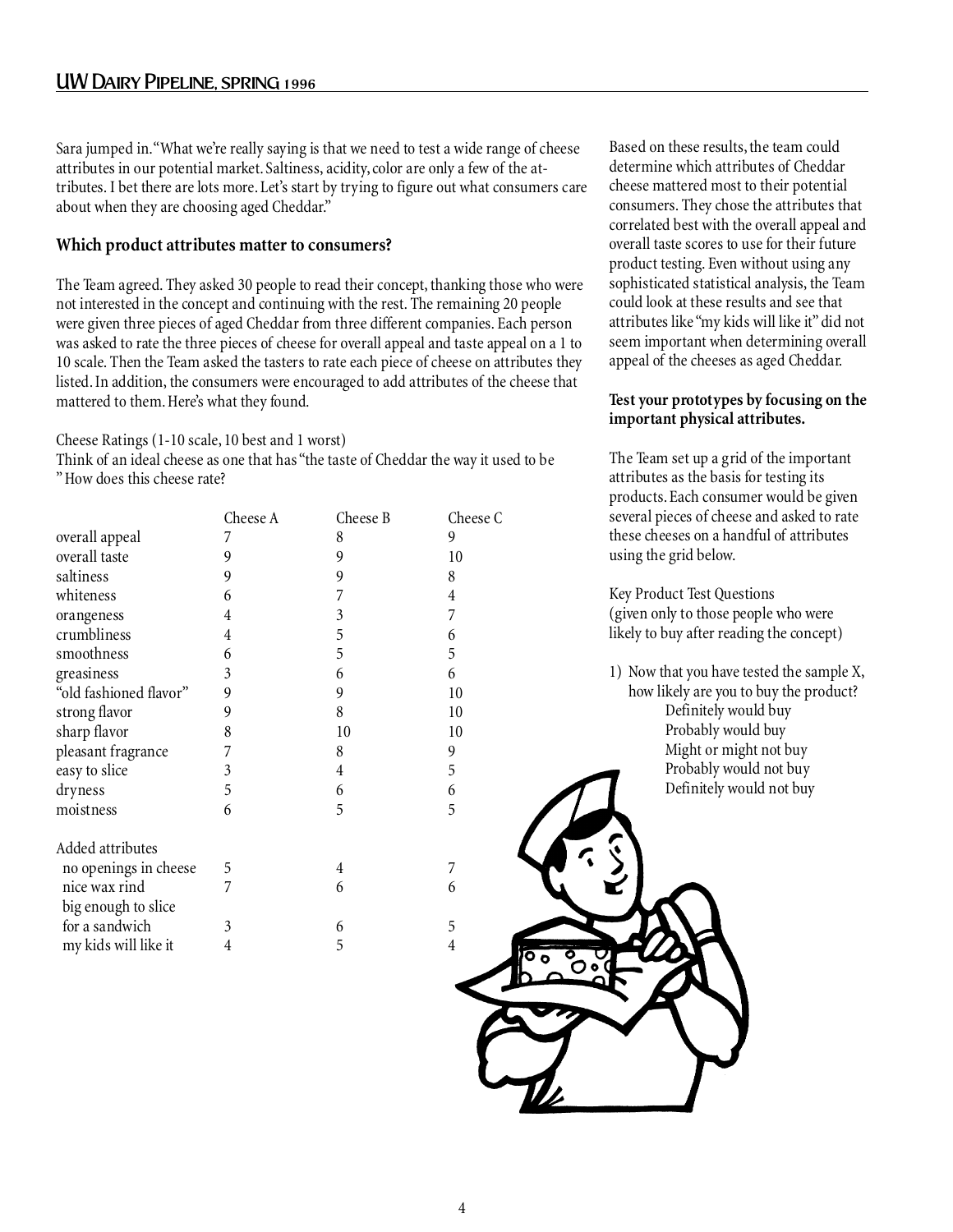2) Using the grid below, place an X on each axis nearest the place where you feel sample X lies. Also, please mark an I nearest the place on each axis where you feel the ideal cheese with the "taste of cheddar the way it used to be" would lie.

| strong flavor_    | weak flavor             |
|-------------------|-------------------------|
| sharp flavor_     | mild flavor             |
| pure white color_ | yellow white color      |
| deep orange color | yellow color            |
| mild smelling     | strong smelling         |
| has a wax rind    | doesn't have a wax rind |
| too much salt     | too little salt         |

The Team took four samples of aged Cheddar – their own and three other brands – and labeled them samples A, B, C, D, and E. They then asked 50 consumers who liked their concept to respond to the questionnaire. Here's what they found.

#### **Product Test Results**

| strong flavor $B I A$ $C$                                          |     |  |             |     |     | weak flavor                    |
|--------------------------------------------------------------------|-----|--|-------------|-----|-----|--------------------------------|
| sharp flavor B I A                                                 |     |  |             |     |     | mild flavor                    |
| pure white color $\underline{B}$ $\underline{I}$ $\underline{C}$ A |     |  |             |     |     | D yellow white color           |
| deep orange color $\sqrt{D}$ I                                     |     |  |             |     | C A | yellow color                   |
| mild smelling C A                                                  |     |  | $I \quad B$ |     |     | $\n  D strong smelling\n$      |
| has a wax rind                                                     | BDI |  |             |     |     | doesn't have a wax rind<br>C A |
| too much salt                                                      |     |  |             | CIA |     | too little salt                |

These findings represent an incredible treasure trove of knowledge. First, notice that the Team knows what the cheese with the "taste of Cheddar the way it used to be" should be like on all the important attributes of Cheddar! (Those scores are represented by the "I" markings). Next notice, that none of the cheeses score consistently near the ideal. They can all be improved!

The Team can now "engineer" the ideal cheese with the "taste of Cheddar the way it used to be." They need to produce a cheese that has:

the strong/sharp flavor of sample A either the white color sample C or the orange color of sample D the fragrance of sample B a waxed rind like samples B and D the salt level of sample C

Of course, there is no guarantee that such a cheese will appeal equally well to all consumers. Easterners, with their well-known desire for pungent, white cheddar might not agree with Westerners who tend to prefer milder cheeses. But if the Reenap Company can make the product these tests indicate, it is very likely to be superior to any product that is on the market.

#### **Time for the cheesemakers to prove their skill and art**

If developing an appealing concept is one giant step in the New Product Development Process, and identifying the ideal physical product is a second giant step, then the third step is actually making the product in the plant. It took the Reenap Company three months of experimenting before they felt they could make several versions of the cheese their research pointed to. And, of course, it took them another six months to age the cheese before they could test their prototypes among consumers.

When they were finally able to test their experimental product, they asked 50 people who liked their concept to taste their prototype cheeses and compare them to the tasters idea of cheese with the "taste of Cheddar the way it used to be." They also asked the people to rate the market leading aged cheddar on this basis. The good news was that one of their prototypes was rated equal to the market leader. The bad news was that none of their prototypes emerged clearly superior.

The Team recognized, however, that they could analyze their test grid data – in the same way they had nine months earlier – to determine exactly how to improve their prototypes. The cheesemaking challenge was enormous, but nine months later the Team was ready to test again. This time their efforts paid off. Their cheese fulfilled their concept and it fulfilled better than any other cheese on the market.

#### **Product development requires checking with consumers**

The reason that developing the "right" product took the Reenap company such a long time is only partially explained by the aging of the Cheddar prototypes. The fundamental reason that the process took so long was that the employees of the Reenap company knew they had to use the consumer as their guide. Doing so takes time. It may seem easier to develop products that you, and your employees "know" taste good. After all, you've been in the business a lot longer than any consumer! Unfortunately, this approach usually leads to failure in the marketplace. New  *next page*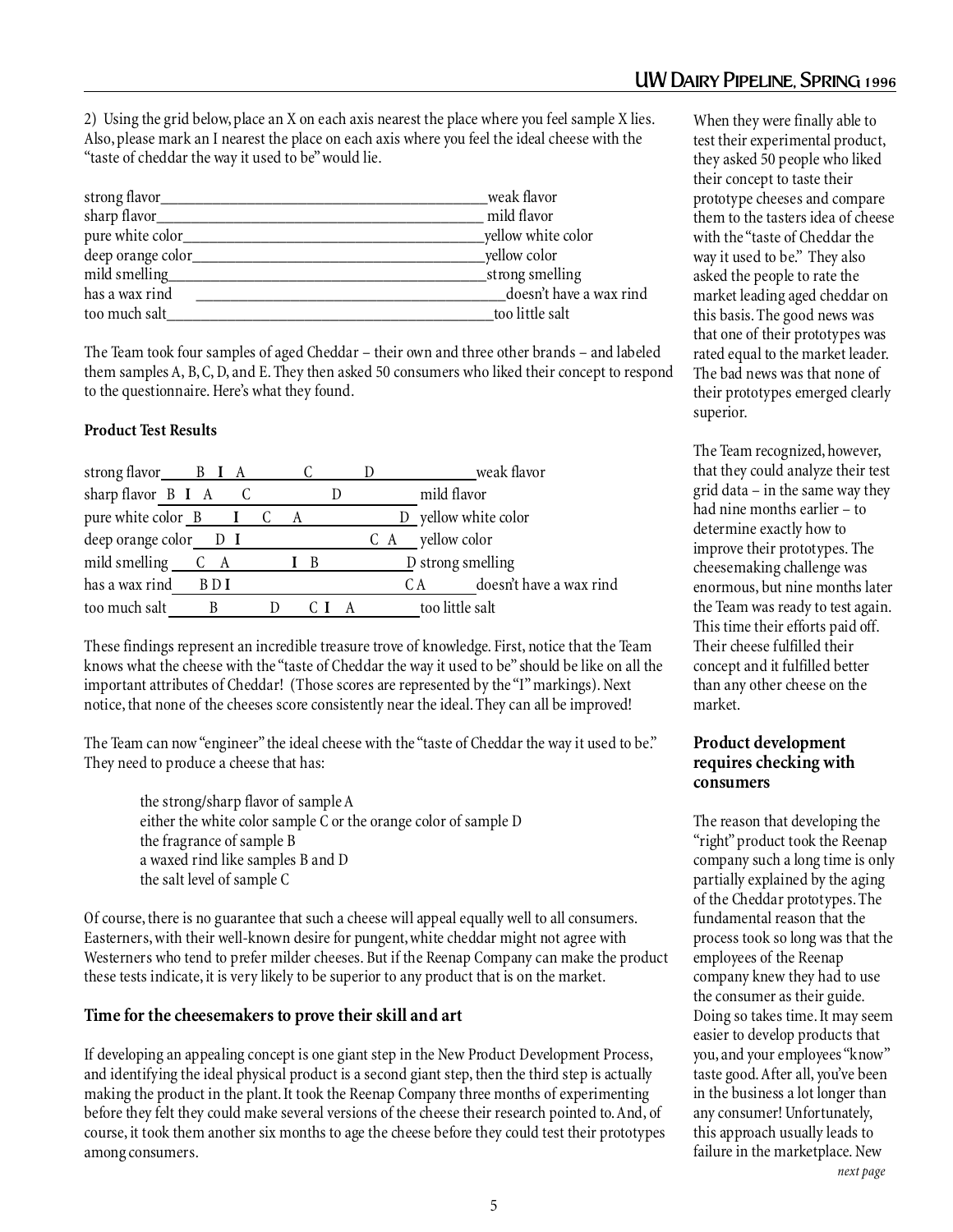## **The Effect of Cutting and Coagulation on Cheese Yield – The New Zealand Experience**

*K. A. Johnston, F. Dunlop & M. Lawson, New Zealand Dairy Research Institute Palmerston North,New Zealand*

Using rennet to convert liquid milk to a semi-soft gel is the first major step in the cheese making process. This is followed by cutting the gel, which initiates and encourages syneresis of the cheese curd during the cooking stage of the process. Although we do have evaluations of these stages of cheese making and cheese yield in particular vat types, no detailed information relating changes in speed and duration of cutting to curd particle size distribution is available. Perhaps more importantly, we lack information about the effect of varying the speed and duration of cutting in the modern mechanized cheese making process. How do these variables affect cheese yield, particularly regarding the components lost to the whey? We know (Whitehead & Harkness, 1954) that the size of the surface-to-volume ratio of the curd particle at draining influences the moisture content of both the milled, unsalted curd and the pressed curd. To date, manipulating the size of the curd particle prior to draining has been a commonly used method of 'fine-tuning' moisture levels in the final cheese.

We wanted to understand how changing the speed and duration of cutting affects both the curd particle size distribution at draining and the losses of fat and fines to the whey. The trials were carried out in a commercial plant during routine production, where we produced Cheddar cheese in vertical, 18 000 L, Double O Damrow vats. The plant uses an Alfomatic draining system and the curd was pressed in Wincanton towers.

#### **Speed and duration of cutting**

On each of 3 consecutive days, the speed and duration of cutting were varied in each of nine Damrow cheese vats. Three speeds of cutting (2, 5 and 8 rpm) were used over 3, 6, and 9 minutes. We measured the cumulative % of curd particles sized < 7.5 mm (%CPS) and fat and fines losses to the whey at draining for each vat. In addition, we also measured the moisture content of the milled, unsalted curd.

The relationship between curd particle size and the total revolutions made by the knives during cutting (speed multiplied



Fig 1. Effect of speed and duration of cutting on the cumulative % of curd particle speed<7.5 min. (%CPS)

by time of cutting) is shown in Fig 1. Notice the unusual 'V' trend. We sampled at draining rather than immediately after cutting and we suspect the trend reflects not only the cutting sequence used, but also whatever happened to the curd between the end of cutting and the start of draining.

Initial increases in the duration and speed of cutting reduced the number of large particles available for smashing during the stirring phase. Consequently, overall curd particle size appeared to increase. When the cutting sequence alone produced curd particles small enough to avoid smashing, shattering was no longer a problem. Continued cutting decreased curd particle.

Initial shattering of the curd resulted in high fat losses to the whey. When curd particles were cut small enough to avoid shattering during stirring, fat losses were at a minimum. Based on these results, we have proposed a model explaining how the variation in cutting, followed by a constant stirring speed, determines curd particle size distribution in a Damrow cheese vat.

#### *continued from page 5*

Product Development Teams must remember that there are no "experienced experts" for their product. There can not be – because their product is new!

In my next article I will discuss creating the graphics, packaging, and selling materials for the new product that the Reenap company developed.  $\mathbb{C}$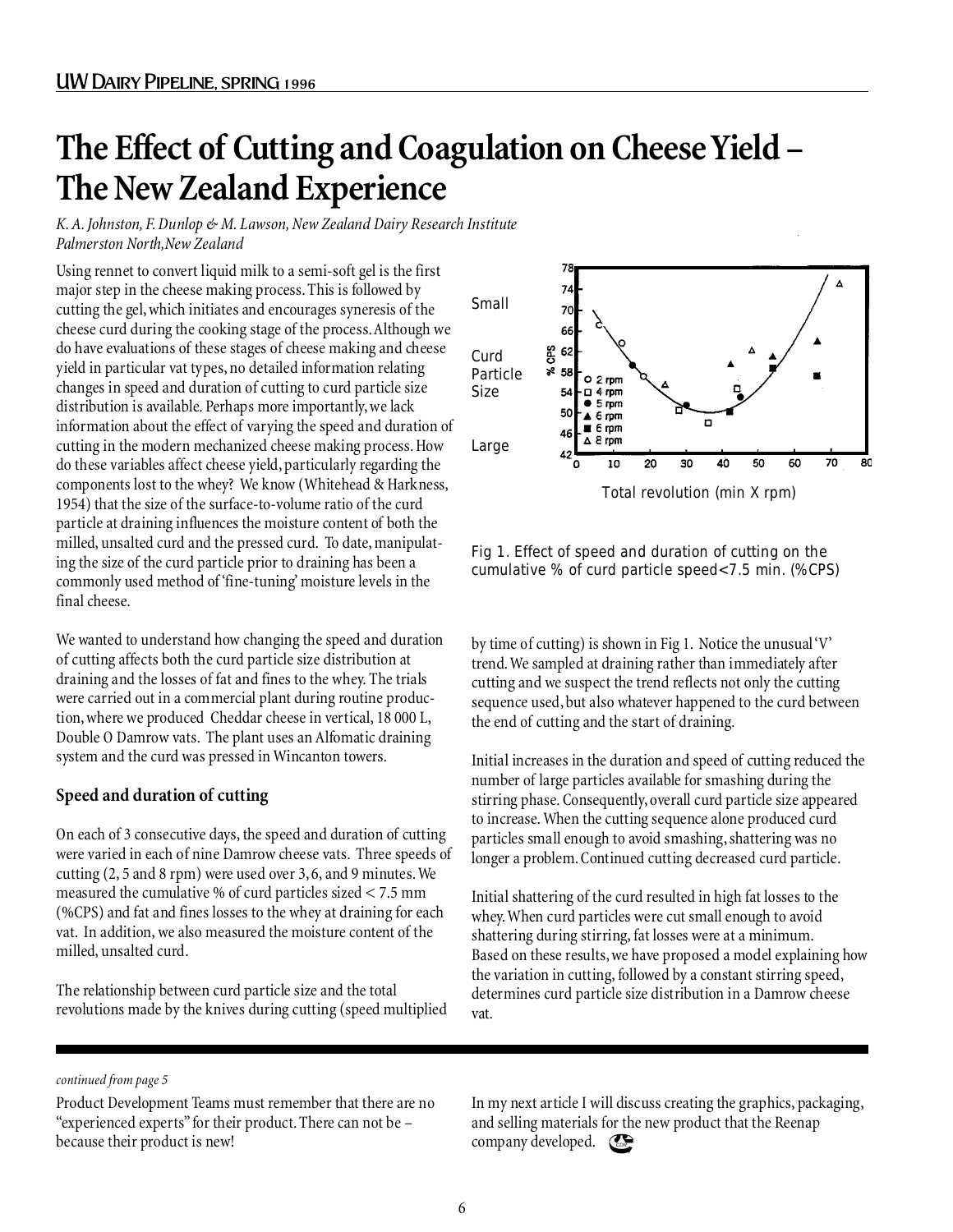Figure 2. Model of the change in cumulative % of curd particles sized <7.5 mm (%CPS) with increasing duration of cutting.



Duration of cutting (min)

Each of the five curves in Fig 2 represent the variation in curd particle size distribution with duration of cutting, for a constant speed of cut. The dotted lines represent an estimated trend. Values connected by continuous lines are those obtained from this and two previous trials.

Each trend is characterized by a specific duration of cutting, with maximum curd particle size. Shorter times produce curd particles which shatter during stirring, causing higher fat losses in the whey and smaller curd particles. A longer cutting time produces smaller curd particles, but does not elevate whey fat losses. As you reduce cutting speed, in this case from 8 rpm to 2 rpm, increase the duration of cutting to avoid shattering, curd particle size increases.

#### **Coagulation during cheese making**

A number of reports from New Zealand and elsewhere describe the effect of various cheese making practices on cheese yield and quality. These effects are complex and difficult to quantify.

In recent years, the strength of the cheese gel at cutting during cheese making has attracted particular interest. However, as Lawrence (1993) indicates in his review of processing factors which affect cheese yield, results from reports on the influence of curd firmness at cutting on cheese yield are inconsistent.

We began our investigation to define, under New Zealand conditions, the effect that changes in gel strength at cutting had on curd particle size and fat and fines losses to the whey. The experimental design is shown in Fig 3 on page 8. We did this research in the same plant that was used for the cutting trials. All remaining cheese making conditions were kept constant.

Three levels of rennet 10.6, 16, and 24 ml rennet per 100 L of milk were included in the trial. We altered the temperature at setting for these three levels of rennet to 35°C, 32°C and 29°C respectively, so the firmness of the gel at cutting was similar for each combination for any one set-to-cut time. To determine the influence of firmness or gel strength at cutting, the gel was cut either 10 min earlier or 10 min later than the standard 40 min set-to-cut time. Adding the starter was staggered (point A) so that the pH at setting (point B) was similar for each vat. We cut all gels using the same cutting program (6 rpm x 11 min). Samples were taken at drain for curd particle size, fat and fines analyses.

In terms of yield, curd moisture increases on average by approximately 1% when increasing the set-to-cut time from 30 to 50 min, despite all vats having the same cut-to-drain times. Fines in the whey also increased, but only slightly. Curd particle size and fat losses to the whey remained unchanged.

Averaging the data over each coagulant combination for each setto-cut time showed no real effect on losses to the whey. We concluded that, under New Zealand cheese making conditions, small changes in gel strength at cutting would not significantly affect yield.

#### **Unexpected trends in yield**

However, averaging the data over each set-to-cut time for each coagulant combination produced unexpected trends in yield. As a coagulant concentration was increased and set temperature decreased, curd particle size, curd moisture and fat lost to the whey all decreased significantly.

A light microscopy study of the protein structures at draining showed that using a high rennet level and a low set temperature produced a curd structure that appeared highly cross linked and continuous. Using a low level of rennet and a high set temperature produced a structure was much more open, discontinuous and sparsely linked.

Another important consideration is that we kept the cooking temperature constant at 38°C for all vats. Consequently, where low levels of rennet were used, the temperature differential between setting and cooking was only 3°C. Moisture was retained, fat was lost and curd particle size remained relatively unchanged. However, where high levels of rennet were used, the differential was 9°C. Moisture was lost and curd particle size decreased, possibly due to the increased syneretic effect produced by a larger difference between set and cook temperatures. Further work is needed to clarify the reasons for this change in structure and the possible downstream effect on cheese composition, quality and yield.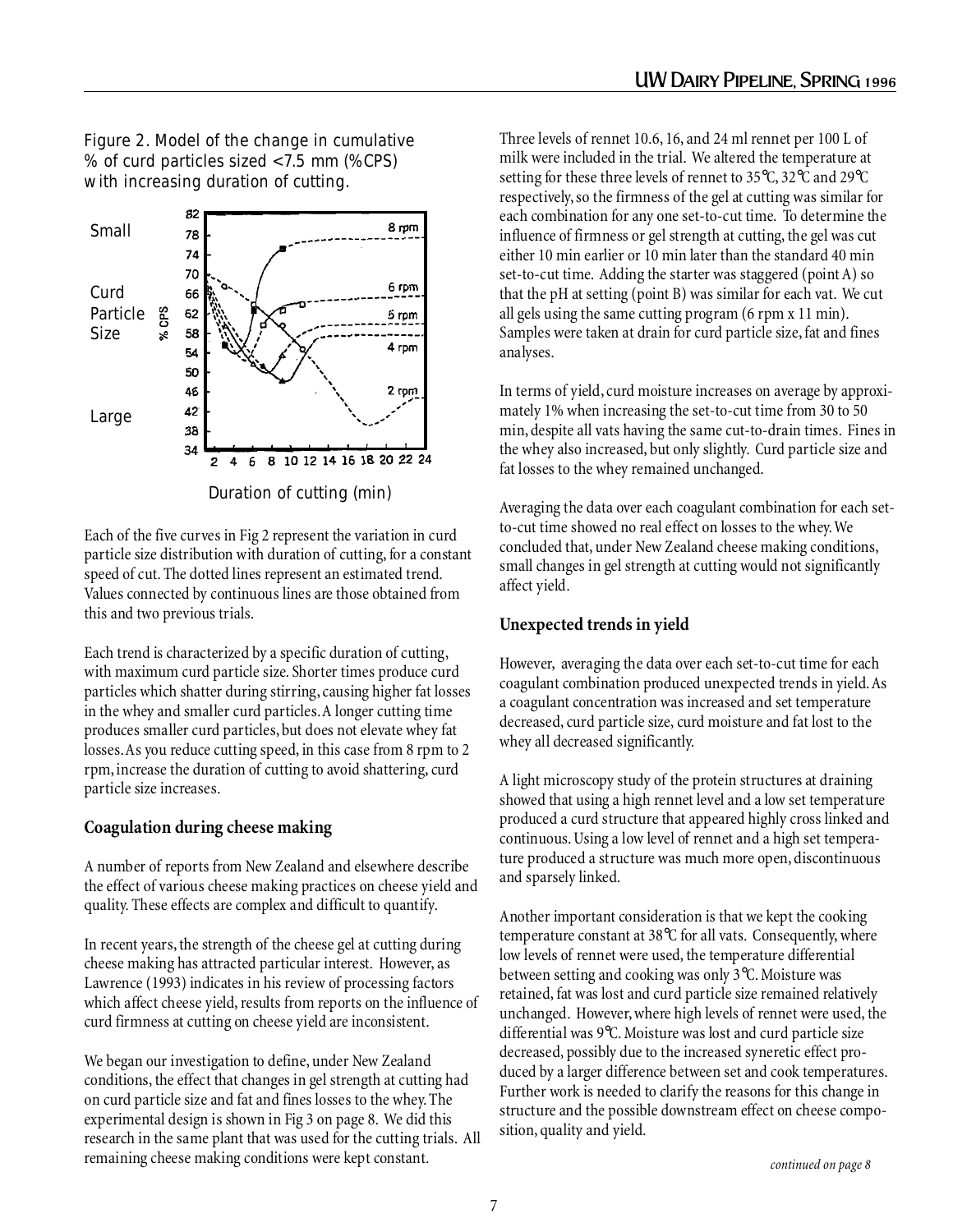#### UW Dairy Pipeline, spring 1996

*continued from page 7*



#### References

Lawrence, R. C. 1993 Factors affecting the yield of cheese International Dairy Federation Special Issues No. 9801 71-72.

Whitehead, H. R. & Harkness, W. L. 1954 The influence of variation in cheese making procedure on the expulsion of moisture from Cheddar cheese curd. Australian Journal of Dairy Technology 9 103-107.

Authors' note: The practical work for the cutting trial was completed in December 1989 and the results published in the Journal of Dairy Research in 1991 (Vol. 58, 345-354). The coagulation trial was done in 1990.  $\odot$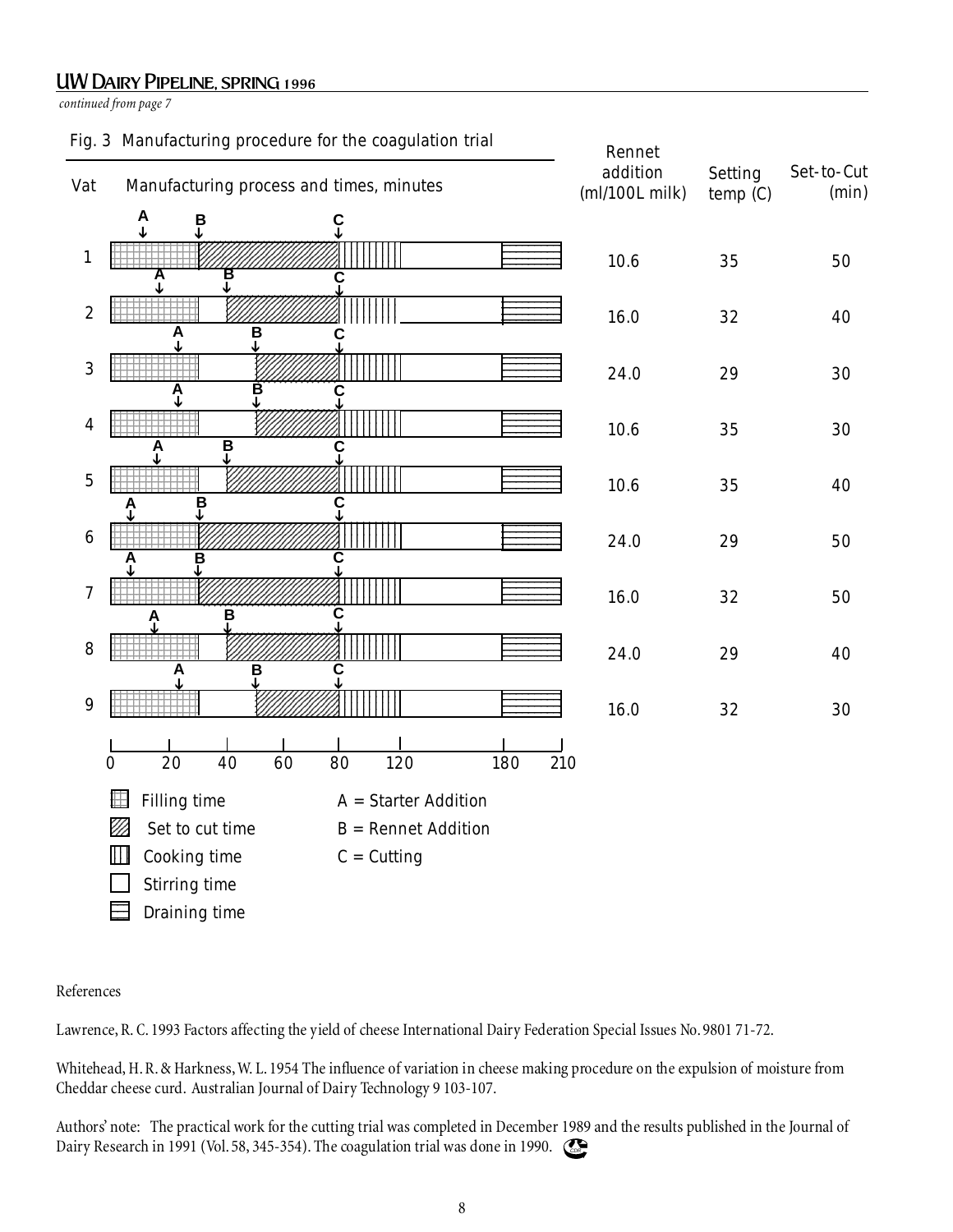## **Chloride Regulation Update**

*Bill Wendorff, Associate Professor Dept. of Food Science, University of Wisconsin-Madison*

Progress is being made in the development of the new chloride regulatory policy for the State of Wisconsin. On April 18th , Bill Wendorff, UW Food Science Dept.; Dave Myers, Foremost Farms, USA; and Tom McElligott, Quarles & Brady presented preliminary reports from industries that would feel the impact of the new regulations to the Department of Natural Resources (DNR) Cloride Advisory Committee. A major portion of the report was based on an industry survey completed in April by the UW Food Science Dept. A total of 95 (out of 145) cheese plants responded to the survey, which is printed below.

Do you have any outfalls covered by WPDES permits?

| Yes | 83 |
|-----|----|
|     |    |

No 12

Current disposal of process wastewater from plant: (# of plants)

| Own waste treatment system  13 |  |
|--------------------------------|--|
| Pretreatment system  14        |  |
| Municipal POTW  39             |  |
| Ridge & furrow  11             |  |
| Pond or lagoon  20             |  |
| Landspreading  52              |  |
|                                |  |

Salty whey pressings and drippings are currently disposed of by: (% of plants)

| Landspreading  75  |  |
|--------------------|--|
| Municipal POTW  19 |  |
|                    |  |
| Membrane system  1 |  |

Frequency of spent brine disposal: (# of plants)

| None (use membranesystem)  6 |  |
|------------------------------|--|

Spent brine solutions are disposed of by:

Currently, the EPA has a standard of 230 mg/L for chronic toxicity for chlorides in surface water discharges. DNR has an interim standard of 399 mg/L for chronic toxicity but is proposing to lower that to 310 mg/L under NR 105 and NR 106 (Surface Quality Criteria for Toxic Substances). EPA is requiring the state to have a policy in place to address the chloride problem in Wisconsin by the end of 1996.

The DNR has identified about 300 WPDES (Wisconsin Pollution Discharge Elimination System) permittees that they feel currently exceed the 310 mg/L limit for chlorides in discharges to surface waters. About 150 of those plants are cheese and food processing plants. Their current monitoring reports show the quarterly chloride average from cheese plants to be 705 mg/L with an average minimum of 637 mg/L and a maximum of 911 mg/L. Individual samples ranged from 27-1689 mg/L.

#### **Source reduction approach**

At the April 18th DNR Chloride Advisory Committee meeting, the committee agreed to pursue a "source reduction" approach to developing a chloride policy for the state of Wisconsin instead of the water quality criteria as required under NR 105 and 106. At the May 16th meeting of the DNR Chloride Advisory Committee, DNR management indicated that they support the attempt to develop a chloride regulatory policy based on source reduction. However, they will require identification of discharge categoryspecific source reduction measures. They will also require the establishment of achievable end points. That is, after a facility has implemented the source reduction measures applicable to its discharge category, the chloride concentration in the effluent discharge to surface waters should not exceed 310 mg/L.

To establish chloride source reduction measures for the cheese industry, DNR is requesting pilot studies. The studies need to be done in cheese plants where you can measure both the costs of source reduction measures in actual facilities and effluent improvements. The Chloride Advisory Committee will evaluate the pilot studies on August 8th. Any plants willing to share information on salt management programs that have reduced chloride discharges from cheese plants should contact Bill Wendorff at the UW Food Science Dept.,  $(608)$  263-2015.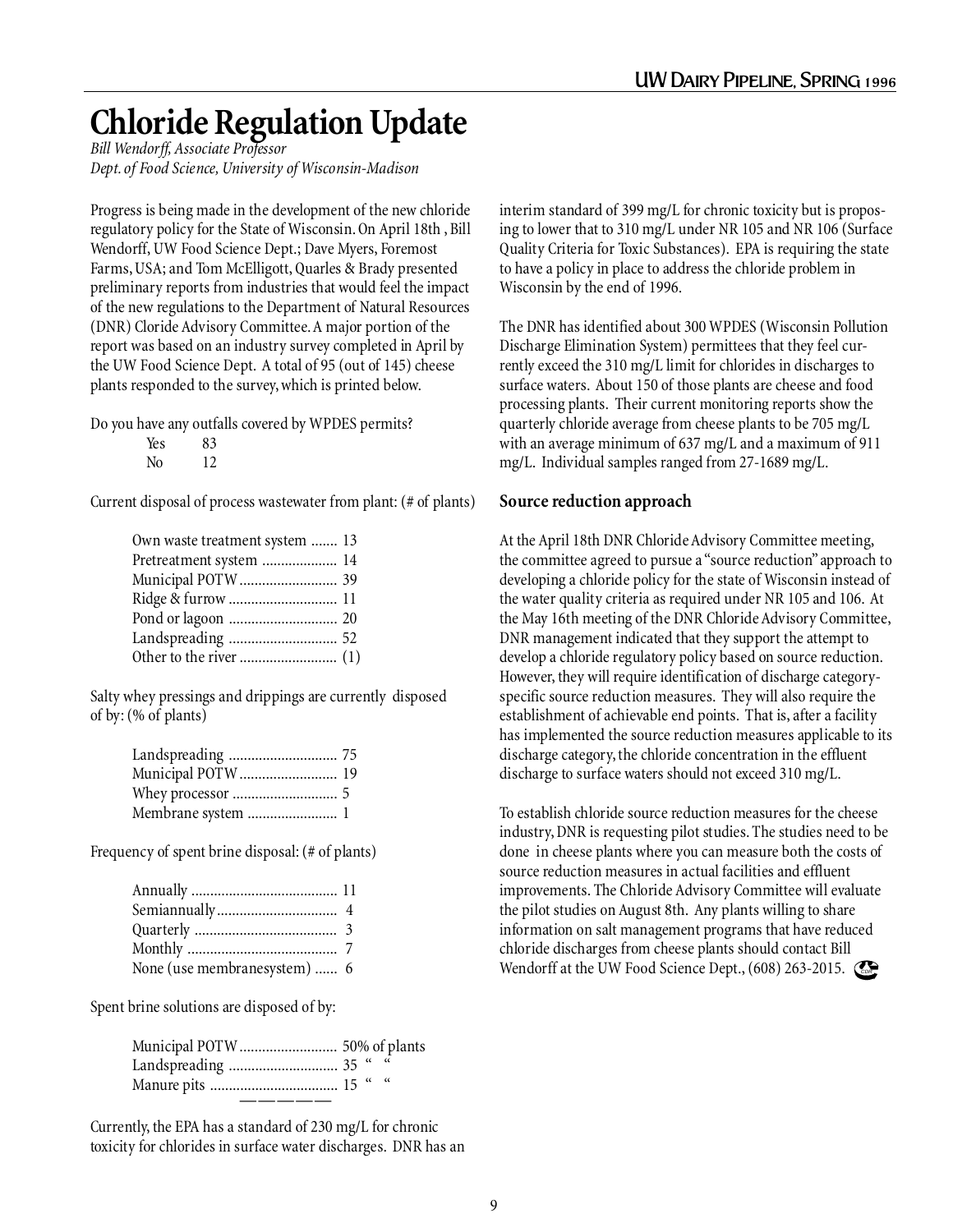## Curd Clinic

Is Bovine Spongiform Encephalopathy (BSE) a threat to the safety of dairy products? Q.

Right now, scientists have more questions than answers about bovine spongiform encephalopathy, or BSE. However, current information suggests that dairy products are safe and not involved in the transmission of BSE. A.

BSE has caused enormous economic hardship for farmers in Great Britain. (See sidebar on page 11) Since the first cases in cattle were reported in 1986 the epidemic has spread throughout Britain and by 1996 nearly 160,000 cases were reported. A 1987 study indicated that feed containing protein supplements derived from meat and bone meal was the only common factor shared by affected cattle. This practice was banned in 1988. BSE has a long incubation time, so even though this exposure stopped in 1988, the epidemic didn't start to slow until 1993.

#### **BSE caused by "prions"**

The causative agent of BSE has been described in the past as a "slow virus" a "self replicating protein," and now as a "prion." Research continues to support the hypothesis that the prion causes disease by contacting normal proteins in brain cells and inducing the normal protein to refold into an abnormal configuration. The abnormal protein can then induce neighboring proteins to refold as well. A similar process probably occurs in scrapie, a fatal brain disease of sheep and goats. Creutzfeld -Jakob disease (CJD), is a rare (estimated one case per million people per year) but fatal human disease that produces the same type of brain damage. There is no direct scientific evidence that the BSE prion causes CJD in humans. However, recently a cluster of variant CJD cases turned up in the United Kingdom (UK). These individuals were affected by CJD at a younger age (avg. of 27 instead of over 63), the illness lasted longer, and the brain pathology was recognizable as CJD, but it looked somewhat different. This led the Spongiform Encephalopathy Advisory Committee in the United Kingdom to declare that these case were "most likely" caused by exposure to BSE infected cattle brain or spinal cord prior to 1989, when these offal were banned from the food chain.

To date, the only parts of a cow known to carry the BSE infective agent are the brain, spinal cord, and retina. Based on a rudimentary, but sensitive, mouse assay involving intracerebral injection, scientists found no evidence that milk and beef muscle carry the infective agent. Nonetheless, in the UK, milk from cattle suspected of having BSE is destroyed.

#### **Risk to humans**

Three conditions would have to exist before there is a risk of humans contracting BSE from dairy products. They are: (1) evidence that the BSE infective agent causes illness in humans, 2) that the infective agent is present in milk and 3) that the infective agent would survive dairy processing.

Unfortunately, experiments have shown that the BSE prion is highly resistant to heat and common chemical sterilants. Very severe treatments are necessary to destroy the agents, e.g. heating at temperatures about 121°C (250°F) or exposure to sodium hypochlorite at active chlorine levels of 20,000 ppm for one hour. Thus, it is likely that typical dairy processing procedures would not inactivate the agent.



*Curd clinic doctor for this issue is Steve Ingham, Asst. Professor, Dept of Food Science, University of Wisconsin-Madison.*

The cases of variant CJD suggest more questions for researchers. Are there other explanations for the outbreak? If BSE is implicated, how was it transmitted? If the disease has a long latent period, will the number of human cases increase? How can we test for them? It is important to continue basic research on prions – we need to know how they cause disease.

So far, BSE has not been found in cattle in the United States. There is no firm evidence showing that the BSE infective agent can cause illness in humans or be transmitted in milk and dairy products. We can't help but wonder about BSE, but right now there is no reason to worry about ingesting the BSE prion in dairy products.  $\mathbb{C}$ 

Questions for the Curd Clinic? Write to: CDR, *UW Dairy Pipeline* 1605 Linden Dr. Madison, WI 53706 FAX: 608/262-1578 e-mail: Paulus@ahabs.wisc.edu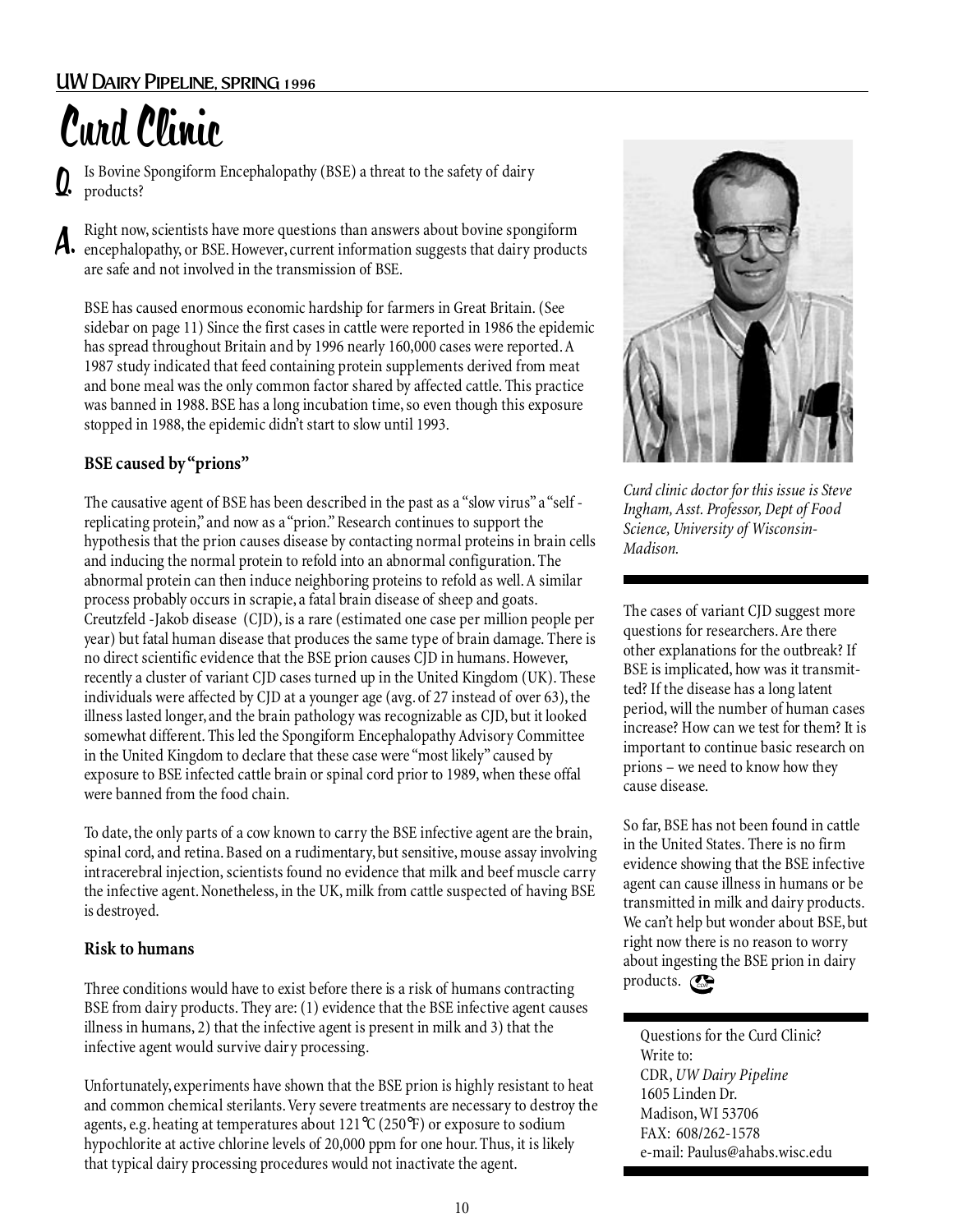#### **BSE in the UK**

| 1986 | First confirmed cases of BSE in |
|------|---------------------------------|
|      | England                         |
| 1987 | Studies link BSE to feed        |
| 1988 | Ruminant material banned        |
|      | from animal feed                |
| 1988 | Sale or use of milk from        |
|      | suspected cases of BSE banned   |
| 1988 | BSE notifiable disease,         |
|      | compulsory slaughter of suspect |
|      | animals                         |
| 1996 | Variant cases of CJD appear in  |
|      | humans                          |
|      |                                 |

The Internet is an ideal resource for current information about BSE. Start your search with the following website: http://www.easynet.co.uk/ifst/

USDA's Meat and Poultry Hotline: 1 (800) 535-4555

## News from CDR

Over 50 researchers, industry representatives, board members, and producers met in Madison on April 23rd and 24th. They came to participate in a National Milkfat Technology Forum, co-sponsored by Dairy Management Inc., the Wisconsin Milk Marketing Board and the California Dairy Research Foundation. Scientists presented updates on all aspects of milkfat technology and applications, including pre-harvest technologies, butter manufacturing, milkfat fractionation, enzymatic modification, butter flavor, and nutrition. The presentations were followed by a lengthy discussion of the current program and issues, and needs for future milkfat research. DMI, WMMB and CDR are using the information to plan next years National Milkfat Plan.

#### **New Olson scholarship**

The Wisconsin Cheese Makers Association has named a new scholarship in honor of Norm Olson, Ph.D., University of Wisconsin professor in Food Science and former director of the Center for Dairy Research. Dr. Olson is one of the nation's preeminent cheese researchers. WCMA President Ron Buholzer presented the first contribution to the scholarship fund, which will award a \$1000 scholarship to student who is emphasizing cheese research or cheese technology in their studies.  $\mathbb{C}$ 

## **Alto Dairy and University Team Up for Honor**

*by Bill Wendorff, Associate Professor Dept. of Food Science, University of Wisconsin-Madison*

Alto Dairy Cooperative of Waupun, WI was presented with the Wisconsin Idea Award at the University of Wisconsin Extension Awards Banquet on May 9th in Madison. Ayse Somersan, Dean of Cooperative Extension, presented the award to Larry Lemmenes, President of Alto Dairy. The Wisconsin Idea Award is presented to an industry that has worked cooperatively with the University of Wisconsin to test and implement new technology that helps strengthen the competitiveness of Wisconsin industry.

The Alto Dairy/University teams recognized for contributing were:

Total Quality Management Project: Dr. Ken Huddleston, UW- Extension Business Management Educator, Oshkosh; Dennis Kasuboski, Packaging Plant Manager and Nancy Schweitzer, TQM/EI Coordinator of Alto Dairy.

National Food Safety Project: Dr. Rusty Bishop, Director, and Marianne Smukowski, Research Specialist of UW Center for Dairy Research: Dean Sommer, VP Technical Services and Quality Control of Alto Dairy.

Continuing Education Project: Dr. Bill Wendorff, Dairy Mfg. Specialist, and Dr. Bob Bradley, Dairy Processing Specialist, UW Food Science Dept.; Ken Leitner, VP Manufacturing and Operations of Alto Dairy.

Milk Futures Project: Dr. Bob Cropp, Dairy Marketing Specialist, UW Center for Cooperatives; Jeff Key, Winnebago County Extension Agriculture Agent; Don Desjarlais, VP Finanace of Alto Dairy.

Through cooperative effort in these projects, not only did Alto Dairy gain from the research/extension efforts but the dairy industry gained useful information . We thank the officers of Alto Dairy for the openness they showed while working with the University of Wisconsin and gratefully recognize the people who contributed to the projects. Com